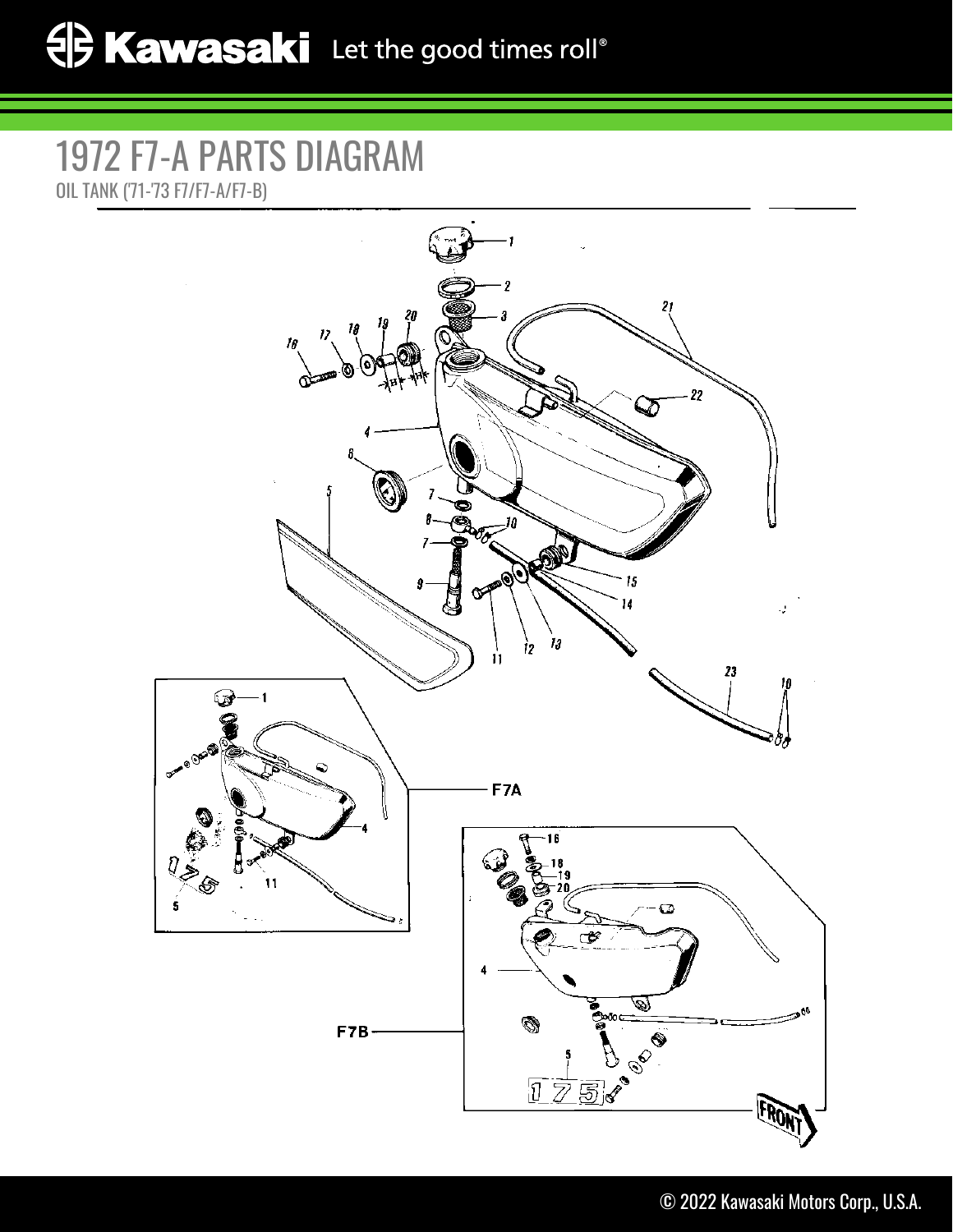## 1972 F7-A PARTS LIST

OIL TANK ('71-'73 F7/F7-A/F7-B)

| <b>ITEM NAME</b>                    | <b>PART NUMBER</b> | <b>QUANTITY</b> |
|-------------------------------------|--------------------|-----------------|
| CAP OIL TANK (Ref # 1)              | 52003-001          |                 |
| CAP-OIL TANK (Ref #1)               | 52003-018          |                 |
| GASKET OIL TANK CAP (Ref # 2)       | 92065-018          |                 |
| GASKET OIL TANK CAP B (Ref # 3)     | 52004-001          |                 |
| TANK-OIL, YELLOW (Ref #4)           | 52001-022-53       |                 |
| TANK-OIL, RED (Ref #4)              | 52001-022-73       |                 |
| TANK-OIL, F.BLACK (Ref #4)          | 52001-032-21       |                 |
| <b>EMBLEM-OIL TANK (Ref #5)</b>     | 56018-060          |                 |
| EMBLEM-OIL TANK (Ref # 5)           | 56018-108          |                 |
| GAUGE OIL LEVEL (Ref # 6)           | 52015-001          |                 |
| <b>GASKET CHECK VALVE (Ref #7)</b>  | 92065-058          |                 |
| CONNECTOR BANJO (Ref # 8)           | 92061-003          |                 |
| BOLT OIL TANK BANJO (Ref # 9)       | 92060-001          |                 |
| CLAMP FUEL PIPE (Ref # 10)          | 92037-010          |                 |
| BOLT-SMALL-UPSET 8X25 (Ref # 11)    | 115G0825           |                 |
| <b>BOLT HEX HEAD 8X28 (Ref #11)</b> | 114G0828           |                 |
| WASHER SPRING 8MM (Ref # 12)        | 461F0800           |                 |
| WASHER, 8X26X2.3 (Ref #13)          | 92022-1564         |                 |
| SPACER FUEL TANK MONT (Ref # 14)    | 51065-001          |                 |
| COLLAR (Ref #14)                    | 92027-102          |                 |
| DAMPER RUBB TANK FRNT (Ref # 15)    | 92075-019          |                 |
| DAMPER RUBBER-MUFFLER (Ref # 15)    | 18063-005          |                 |
| BOLT-UPSET (Ref # 16)               | 112G0618           |                 |
| BOLT-UPSET, 6X20 (Ref # 16)         | 112G0620           |                 |
| WASHER SPRING 6MM (Ref # 17)        | 461F0600           |                 |
| WASHER 6.5X20X1.6T (Ref # 18)       | 92022-125          |                 |
| WASHER 6.5X20X1.6T (Ref # 18)       | 92022-125          |                 |
| COLLAR (Ref # 19)                   | 92027-103          |                 |
| COLLAR, 6.8X10X8.5 (Ref #19)        | 92027-129          |                 |